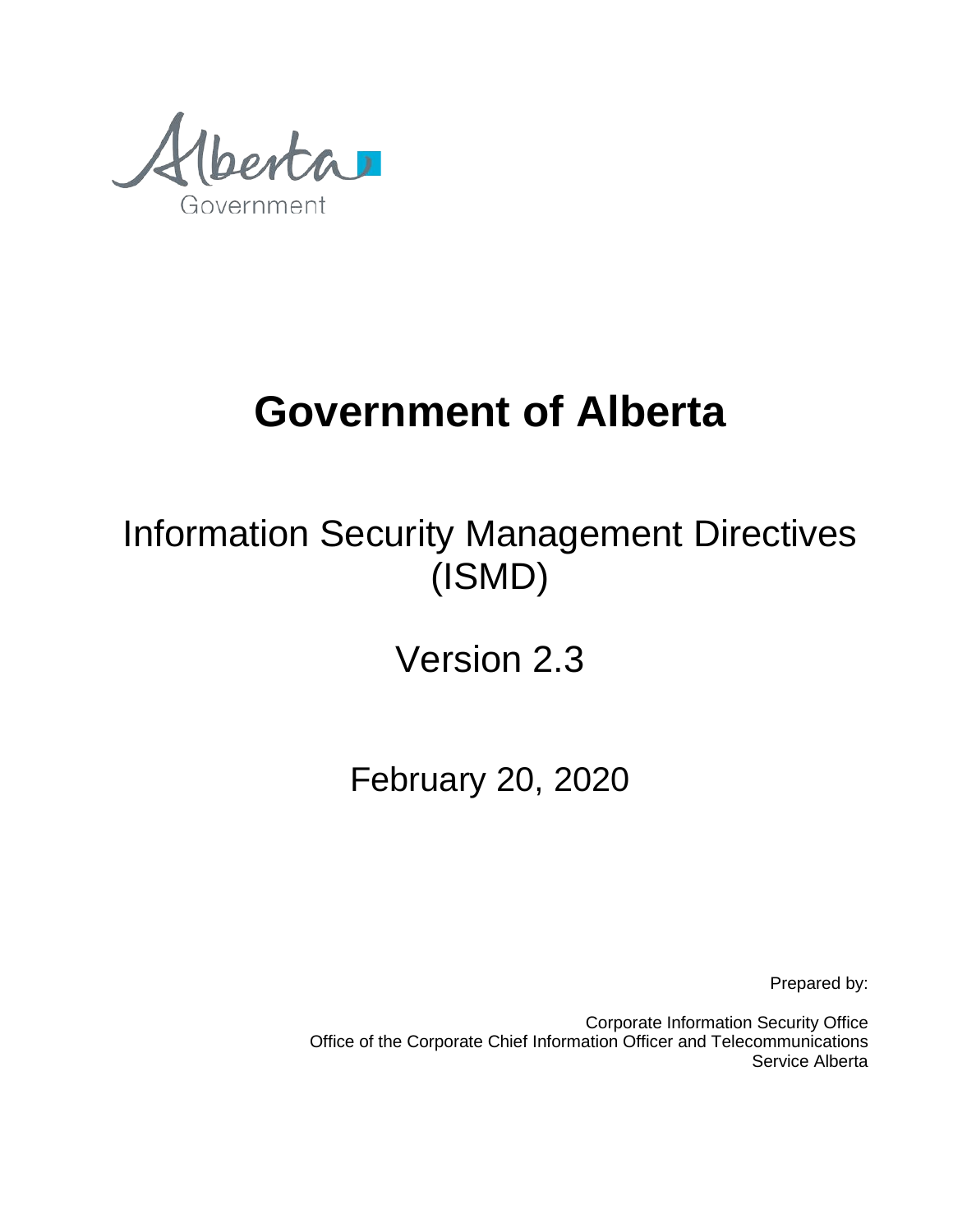# <span id="page-1-0"></span>**Version History**

| Date              | Author               | <b>Version</b> | <b>Change Description</b>                                                                     |
|-------------------|----------------------|----------------|-----------------------------------------------------------------------------------------------|
| January 2, 2012   | <b>Tim McCreight</b> | 1.0            | Initial/original 10 documents outlining the 10<br>information security management directives. |
| February 27, 2017 | <b>Martin Dinel</b>  | 2.0            | Consolidated version of the ISMDs in one<br>document.                                         |
| May 30, 2019      | Kenneth Lummis       | 2.1            | 2019 ISMD Review - realign to NIST                                                            |
| December 5, 2019  | <b>Martin Dinel</b>  | 2.2            | Address comments from review and few typos                                                    |
| January 29, 2020  | <b>Martin Dinel</b>  | 2.3            | Incorporated feedback from AMD IMT, 2020-01-<br>28 meeting                                    |
| February 7, 2020  | <b>Martin Dinel</b>  | 2.3            | Minor: formatting and grammatical changes                                                     |
| February 20, 2020 | <b>Martin Dinel</b>  | 2.3            | Minor: Removed 2 duplicate controls                                                           |

# **Table of Contents**

| 1.  |  |
|-----|--|
| 1.1 |  |
| 1.2 |  |
| 1.3 |  |
| 1.4 |  |
| 1.5 |  |
| 1.6 |  |
| 2   |  |
| 2.1 |  |
| 2.2 |  |
| 2.3 |  |
| 2.4 |  |
| 2.5 |  |
| 2.6 |  |
| 3   |  |
| 3.1 |  |
| 3.2 |  |
| 3.3 |  |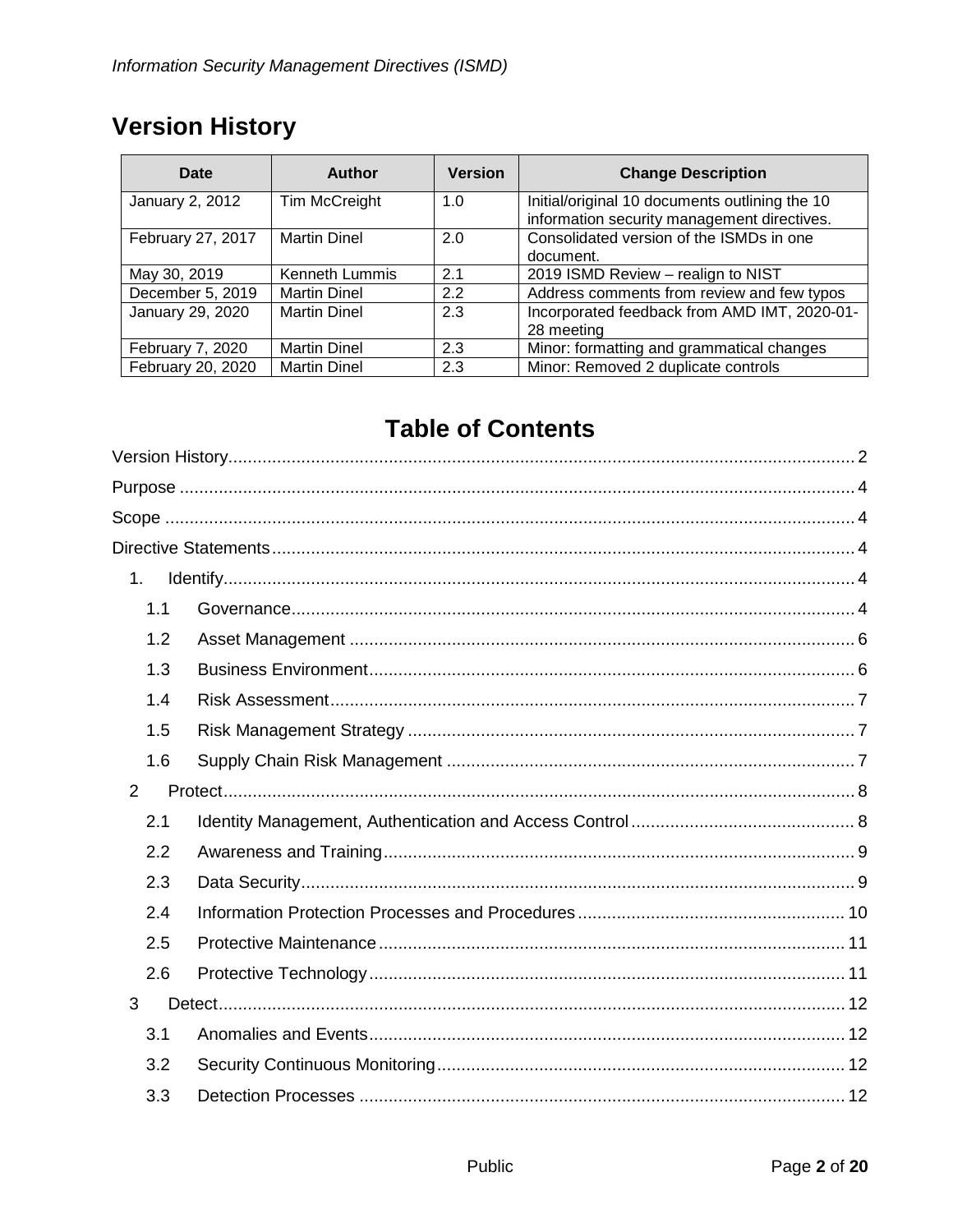| $\overline{4}$ |  |  |
|----------------|--|--|
| 4.1            |  |  |
| 4.2            |  |  |
| 4.3            |  |  |
| 4.4            |  |  |
| 4.5            |  |  |
| 5              |  |  |
| 5.1            |  |  |
| 5.2            |  |  |
| 5.3            |  |  |
|                |  |  |
|                |  |  |
|                |  |  |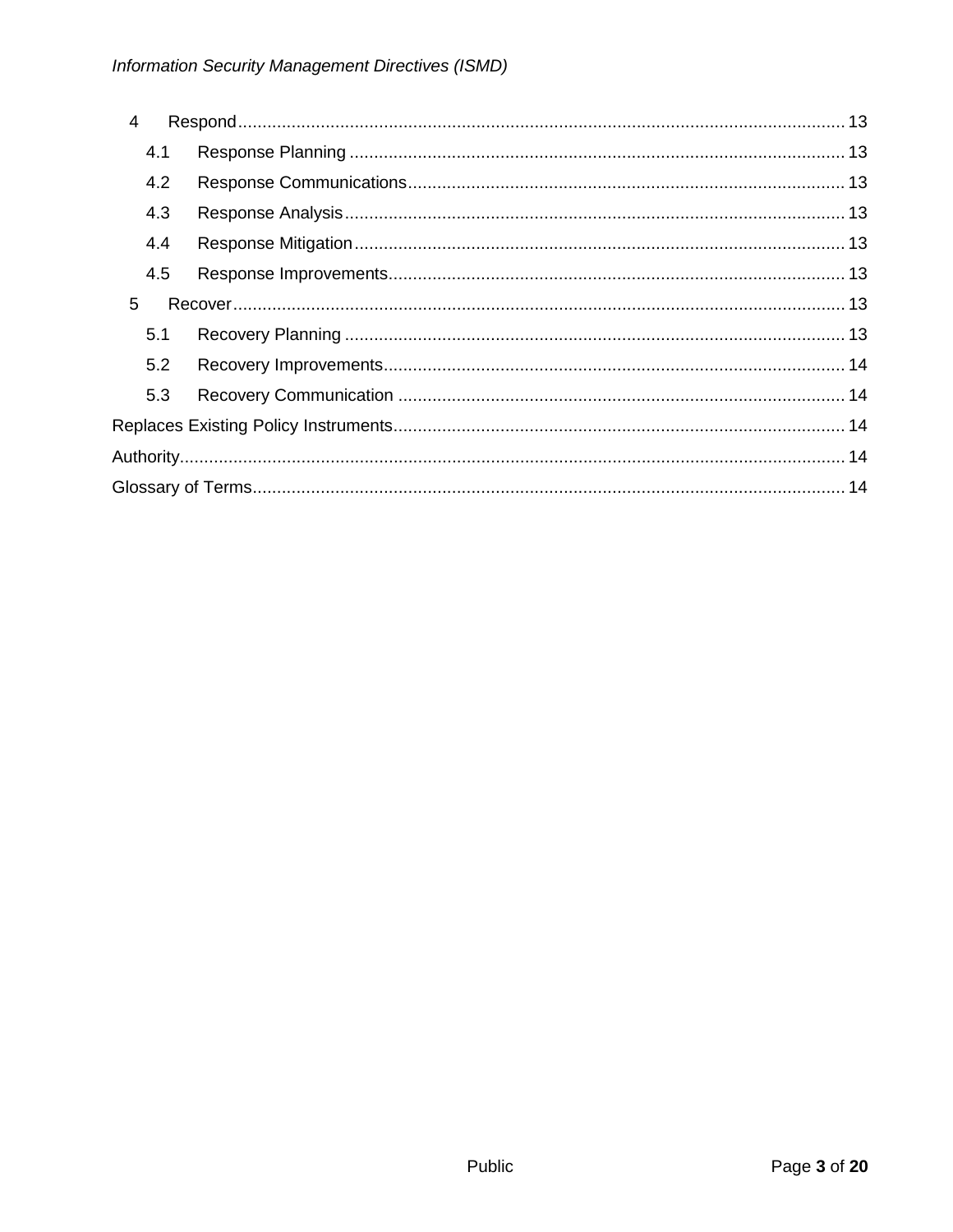# <span id="page-3-0"></span>**Purpose**

The directives stated in this document establish the corporate security requirements of Information Management and Technology (IMT) systems, and the organizational roles and responsibilities for information security management within the Government of Alberta (GoA) and its Departments. These directives are applicable to all IT Systems and Data, whether hosted in house or off premise, including cloud-based services and solutions. The foundation for the controls is [NIST 800-53 –](http://www.servicelink.gov.ab.ca/security/docs/NIST_Security_and_Privacy_Controls_800-53_R4.pdf) [Security and Privacy Controls for Information Systems and Organizations.](http://www.servicelink.gov.ab.ca/security/docs/NIST_Security_and_Privacy_Controls_800-53_R4.pdf)

The directive statements identify the controls necessary to implement foundational IMT security within the Government of Alberta. GoA security standards and other policy instruments provide further information regarding the details surrounding the implementation of these directives. Directive statements are supported and elaborated using standards, operational procedures, templates, and other Policy Instruments that are all part of the GoA Cybersecurity Framework.

# <span id="page-3-1"></span>**Scope**

These directives apply to all GoA departments IT systems, information processed or stored by those systems, and all users of those systems.

It is important to note that some departments may have additional security directives and controls due to requirements specific to the data collections under their accountability and responsibility. For example, the Ministry of Health has additional and specific directives due to requirements outlined in the Personal Information Protection and Electronic Documents Act (PIPEDA) and the Health Information Act (HIA). These directives complement, or in case of conflicts, take precedence over the ISMDs when applied to information and data assets under these departments' accountability and responsibility.

# <span id="page-3-2"></span>**Directive Statements**

### <span id="page-3-4"></span><span id="page-3-3"></span>**1. Identify**

#### **1.1 Governance**

- 1.1.1 The Deputy Minister of Service Alberta is accountable for Information Security controls, standards, and processes implemented across the GoA and its Departments.
- 1.1.2 The Deputy Minister of Service Alberta is accountable for monitoring and reporting security compliance across the Government of Alberta.
- 1.1.3 The Deputy Minister of Service Alberta is accountable for monitoring and reporting security incidents across the Government of Alberta.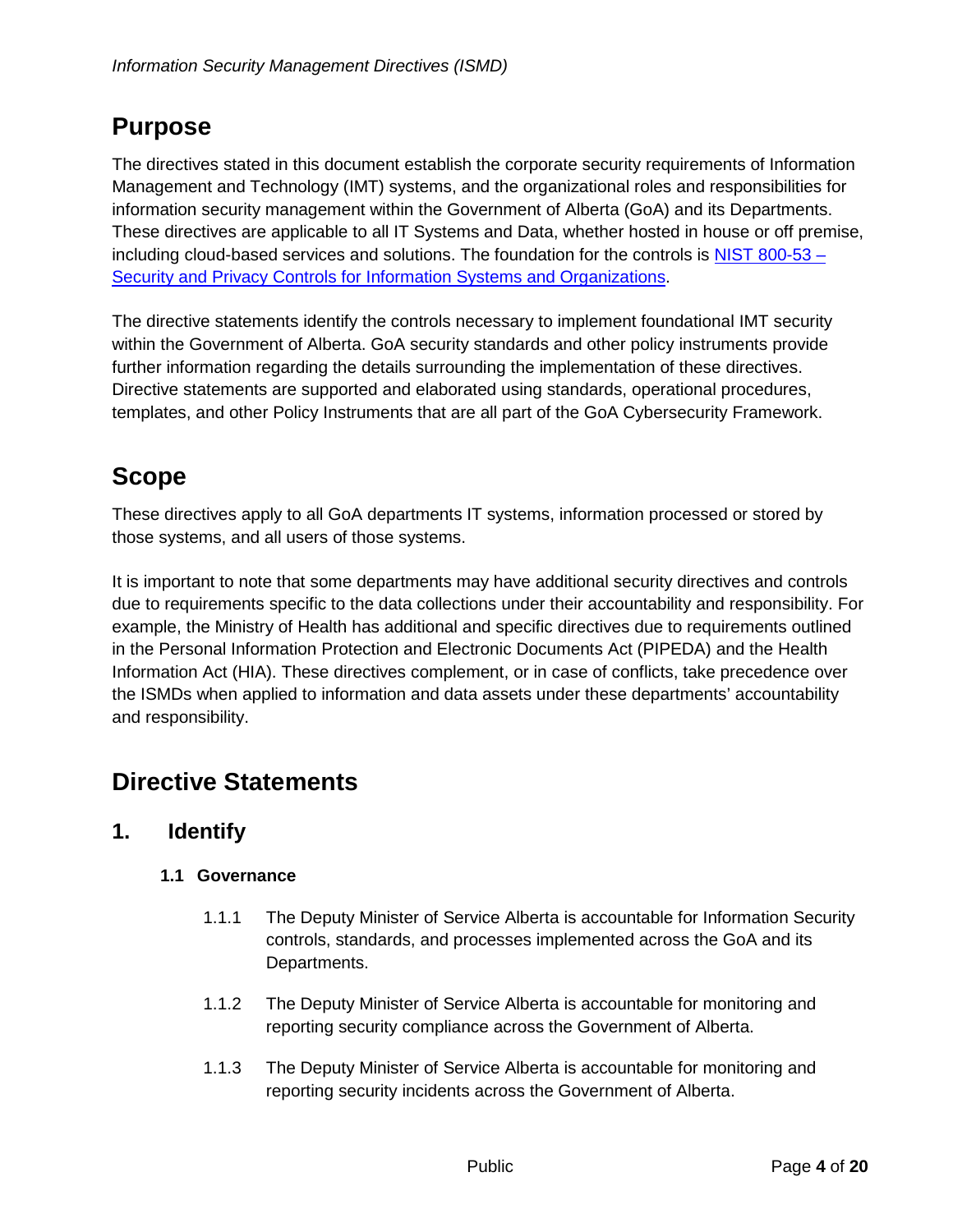- 1.1.4 The Corporate Chief Information Officer is accountable to the Deputy Minister of Service Alberta for delivering Corporate information technology security services.
- 1.1.5 The Chief Information Security Officer is responsible for facilitating the implementation of Information Security controls, standards, and processes across the GoA and its department, to monitor compliance to security controls, standards, and processes, and to report non-compliance or compliance issues to Department Heads, including to the Deputy Minister of Service Alberta and to the Corporate Chief Information Officer.
- 1.1.6 The Chief Information Security Officer is responsible for monitoring and reporting security and privacy risks relating to information and technology assets across the GoA; and providing advice and recommendations to Departments regarding these risks, treatment plans, and security controls.
- 1.1.7 Department Heads are accountable for compliance with Information Security Management Directives and Standards and Practices regarding Data Collections and systems under their stewardship.
- 1.1.8 Department Heads are accountable for reporting compliance results to the Corporate Chief Information Officer (CCIO) through their assigned Sector Chief Information Officer (SCIO).
- 1.1.9 Department Heads are accountable for the security of the information collected, created or maintained by their Department. They retain the role of Information Controller for all data collections under their stewardship, unless the role was explicitly assigned to a report within the Department.
- 1.1.10 Department Heads are responsible for assigning Information Controllers to Information Assets and IT Systems.
- 1.1.11 Sector Chief Information Officers (Sector CIO) assigned to a particular portfolio of departments are responsible to the Department Heads within their Sector for delivering secure solutions.
- 1.1.12 Sector Information Security Officers (Sector ISO) provide advice and consultation to the Sector CIOs for security controls, requirements, and risks across the Sector.
- 1.1.13 Information Controllers are responsible for determining security requirements for their Information Assets and Information Technology Systems.
- 1.1.14 Information Controllers are responsible for accepting risks and treatment plans for their systems.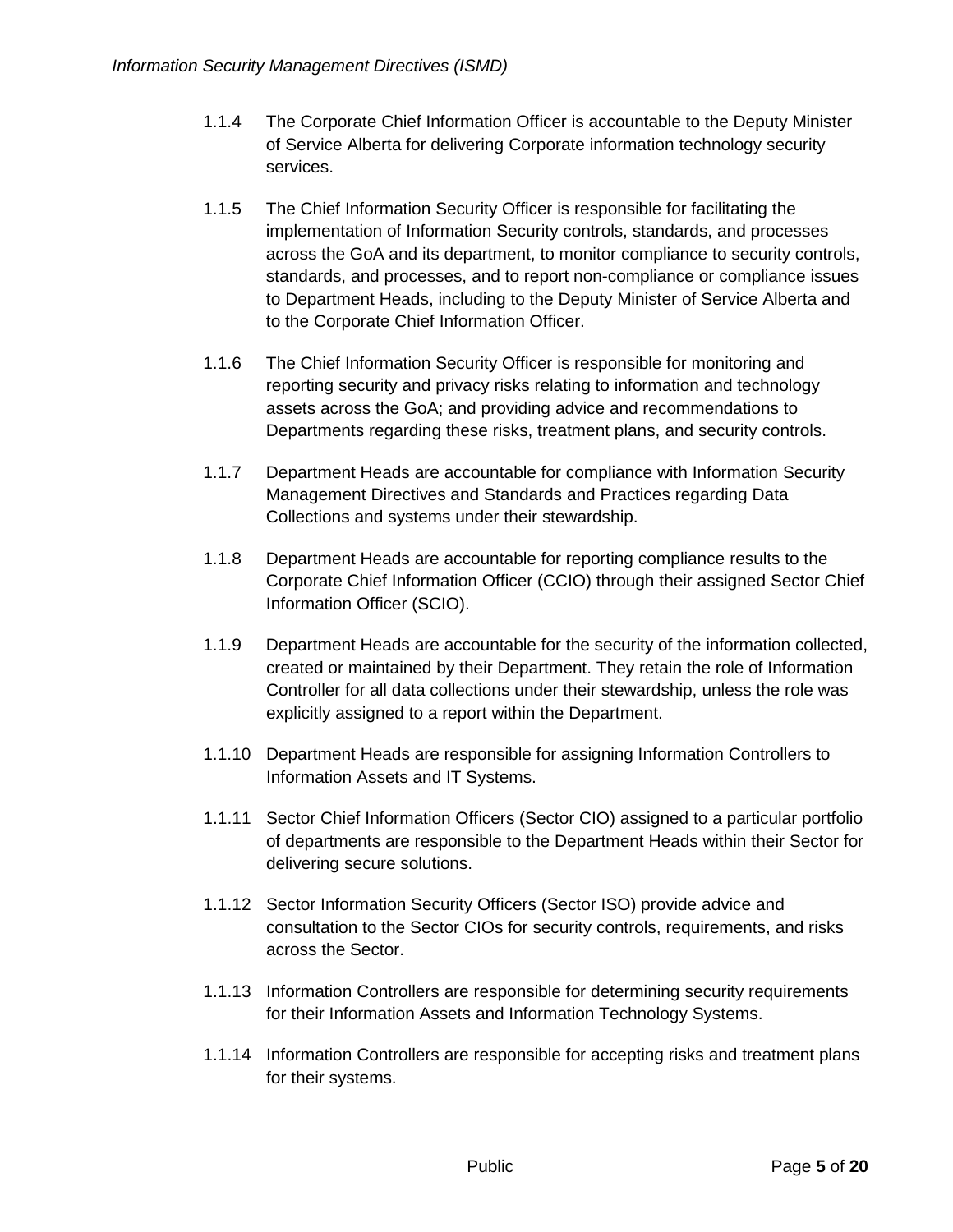- 1.1.15 Information Custodians are responsible for implementing security controls to satisfy identified security requirements for Information and Information Technology Systems.
- 1.1.16 Security roles, clearance requirements, and responsibilities must be clearly defined for all information and IT systems.

#### <span id="page-5-0"></span>**1.2 Asset Management**

- 1.2.1 All Departments must document, classify and maintain an inventory of their information assets and IT systems.
- 1.2.2 Information must be classified and managed in accordance with GoA Information Management standards.
- 1.2.3 Users of information and IT systems must take responsibility for and accept the duty to actively protect GoA information and technology assets. Mandatory annual Information Security and Information Management online training is available to identify and define these responsibilities.
- 1.2.4 Confidentiality agreements for protecting information must be established and reviewed regularly.
- 1.2.5 Information exchange policies, procedures and controls must be documented and implemented to protect the exchange of information between organizational entities through all types of communication services.
- 1.2.6 Information exchange agreements between the GoA and other external organizations must be documented.
- 1.2.7 Security requirements must be identified and addressed prior to granting external parties access to GoA information or IT systems and established through contract.
- 1.2.8 Computer clocks must be synchronized to an approved GoA time source.

#### <span id="page-5-1"></span>**1.3 Business Environment**

- 1.3.1 All procurement must be conducted in accordance with the GoA's Procurement Accountability Framework (PAF) for all IT systems acquisitions, contracts, developments, services, and upgrades.
- 1.3.2 Equipment must be protected from unauthorized access, environmental threats and hazards, and disruptions.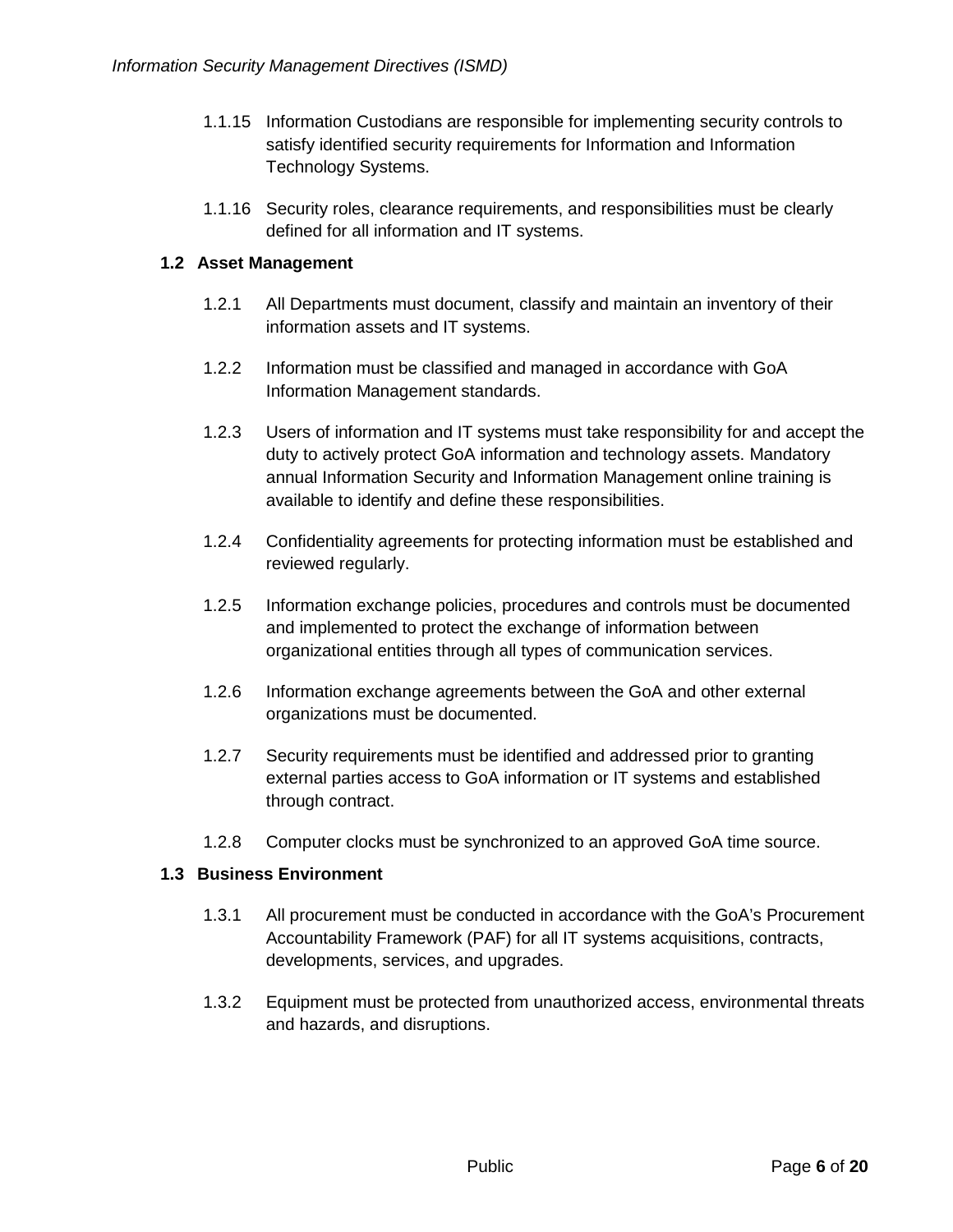#### <span id="page-6-0"></span>**1.4 Risk Assessment**

- 1.4.1 Risk assessments, including the documentation of risk treatment plans, must be performed for all Information Assets and IT Systems. Identified risks should be entered in the Corporate IMT Risk Register.
- 1.4.2 Information sensitivity, regulatory requirements, systems criticality, and security or clearance requirements must be identified as part of business requirements.
- 1.4.3 Access to IT systems and services must be consistent with business needs and based on security requirements. Additional security requirements are determined by risks assessments and by the asset's information security classification.
- 1.4.4 Security controls must be implemented to mitigate risks associated with the interconnection of business IT systems.

#### <span id="page-6-1"></span>**1.5 Risk Management Strategy**

- 1.5.1 Security requirements must be documented, approved and integrated into the management of IT systems throughout its lifecycle.
- 1.5.2 Security designs, for implementations and updates of IT systems, must be subjected to a security review facilitated by the CISO to ensure that potential risks are identified, assessed and mitigated, as well as put through an appropriate approval process.
- 1.5.3 The security design of all IT Systems must be documented, reviewed by CISO, approved by the Information Controller, and implemented as specified.
- 1.5.4 Risks assessments must be conducted for all new IT systems and for substantial updates to existing systems.

#### <span id="page-6-2"></span>**1.6 Supply Chain Risk Management**

- 1.6.1 Electronic commerce IT systems must be protected from fraudulent activity, contract dispute, unauthorized disclosure, unauthorized access and modification.
- 1.6.2 GoA security requirements must be communicated with external parties prior to commencement of service delivery agreement.
- 1.6.3 External parties must adhere to security directives and standards established for GoA information and IT systems. Those requirements must be established through contract.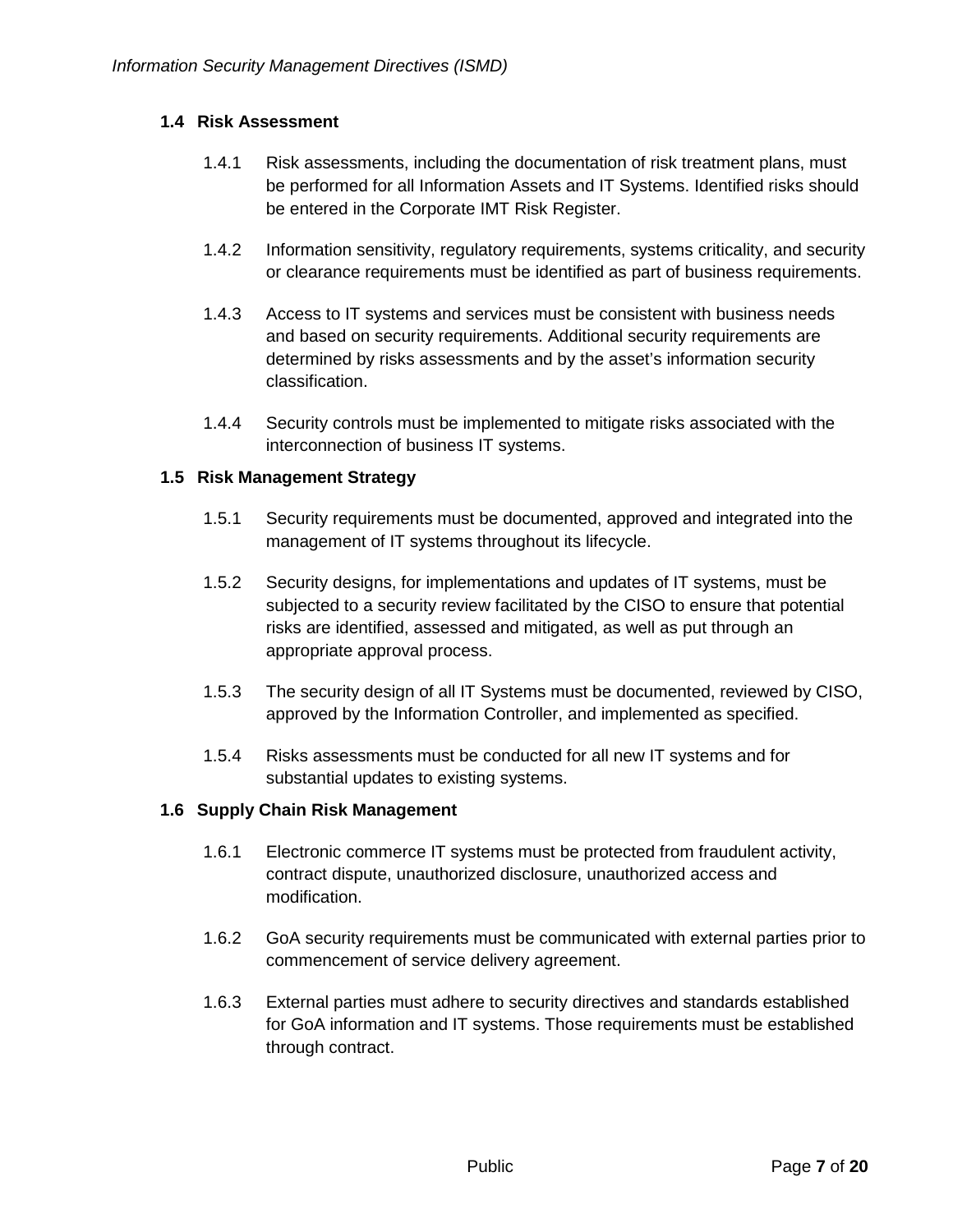#### <span id="page-7-1"></span><span id="page-7-0"></span>**2 Protect**

#### **2.1 Identity Management, Authentication and Access Control**

- 2.1.1 Formal user registration and de-registration processes must be in place for granting access to all IT systems as defined by business requirements.
- 2.1.2 The allocation and use of elevated privilege and special accounts must be restricted and controlled.
- 2.1.3 All users must be issued a unique identifier for their use only, and an approved authentication technique must be used to substantiate the identity of each user.
- 2.1.4 Authentication mechanisms must comply with approved corporate standards.
- 2.1.5 The issuance of authentication credentials must be controlled through a formal management process.
- 2.1.6 Information Controllers must formally review user access rights at least annually and ensure access changes are documented.
- 2.1.7 Users must protect authentication credentials issued to them from unauthorized use.
- 2.1.8 Users and systems must be provided access only to the IT systems they have been authorized to use.
- 2.1.9 Secure areas must be isolated from other operational zones and offices to prevent unauthorized access to sensitive information and technology.
- 2.1.10 Access to secure areas must be controlled, authorized, and protected by security controls.
- 2.1.11 Physical security zones must be defined and controls documented and communicated to authorized personnel.
- 2.1.12 Physical and logical access to network devices must be securely controlled and monitored.
- 2.1.13 Remote access technologies must employ security controls to ensure that information resources are not compromised.
- 2.1.14 Remote access to internal GoA systems must require multi-factor authentication.
- 2.1.15 Duties and areas of responsibility are to be segregated where required to reduce opportunities for unauthorized modification or misuse of IT systems.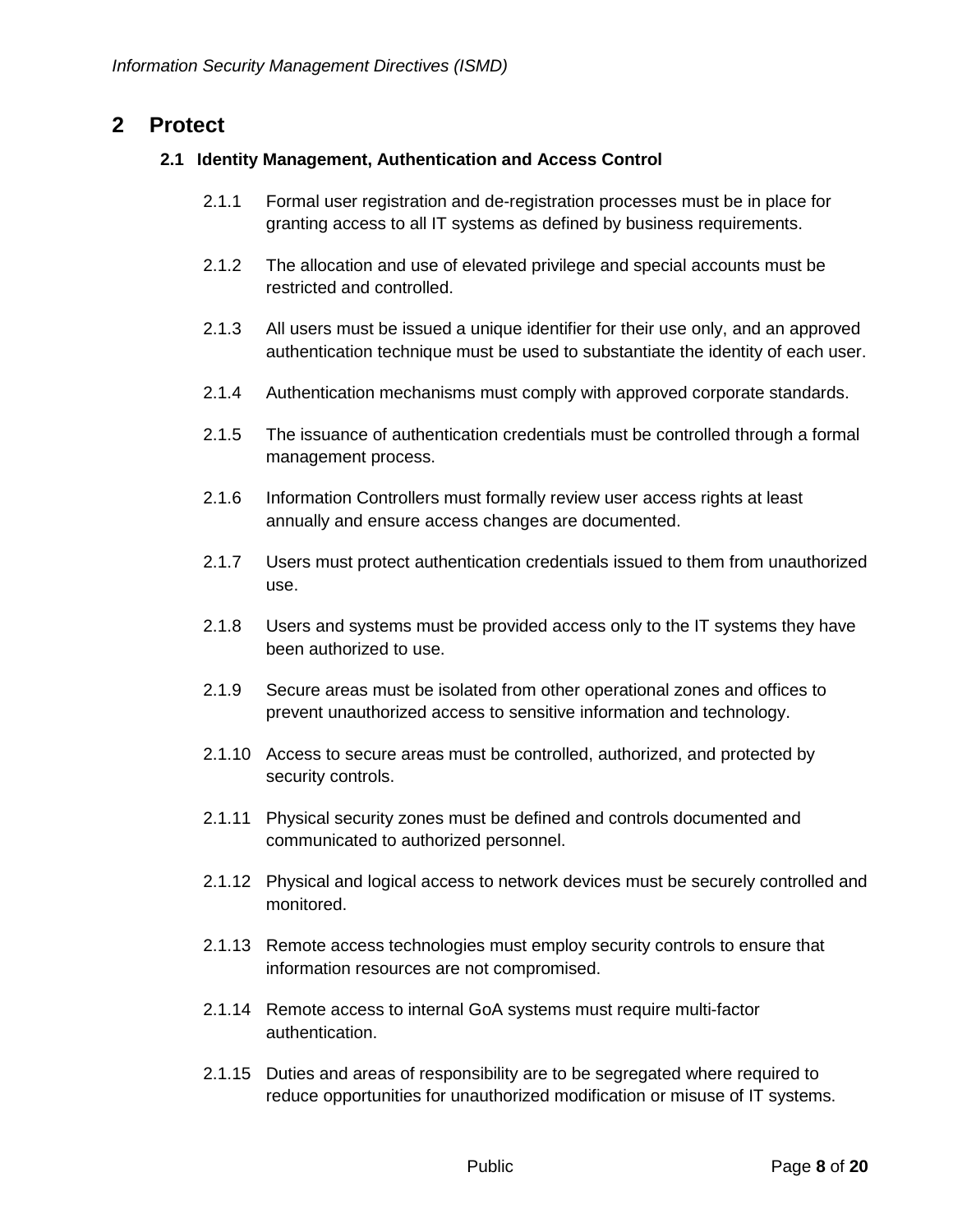- 2.1.16 A range of detective and protective technologies must be implemented to safeguard information and IT systems within the government network.
- 2.1.17 Applications, users, and IT systems must be segregated on networks (or network domains) where supported by risk assessments at the discretion of the information controller.
- 2.1.18 Access to GoA IT systems require a secure logon process.
- 2.1.19 A user credentials management system must be in place.
- 2.1.20 Operating systems and Business Systems sessions must be terminated or require re-authentication after a pre-defined period of inactivity.

#### <span id="page-8-0"></span>**2.2 Awareness and Training**

- 2.2.1 Employees, contractors and volunteers must be provided with orientation on the GoA's expectations of staff regarding information security.
- 2.2.2 Management must make personnel aware of mandatory information security management policy instruments.
- 2.2.3 Personnel must receive regular information security training and be informed of changes to information security management policy instruments and practices that apply to them.
- 2.2.4 Security controls implemented must be supplemented by appropriate training, exercises, and user awareness materials.

#### <span id="page-8-1"></span>**2.3 Data Security**

- 2.3.1 Equipment must be correctly maintained to enable continued confidentiality, integrity and availability of information.
- 2.3.2 Media must be managed with appropriate controls for the sensitivity of the data contained on the media.
- 2.3.3 Where Production data is used outside of Production environments (Development, testing etc.), it must be protected with the same security controls mandated and applied to the production environment.
- 2.3.4 Information transmitted by electronic messaging must be appropriately protected.
- 2.3.5 The use of cryptographic controls must be based on the risk of unauthorized access and the security classification of the information or system that is to be protected, and must follow approved GoA encryption standards.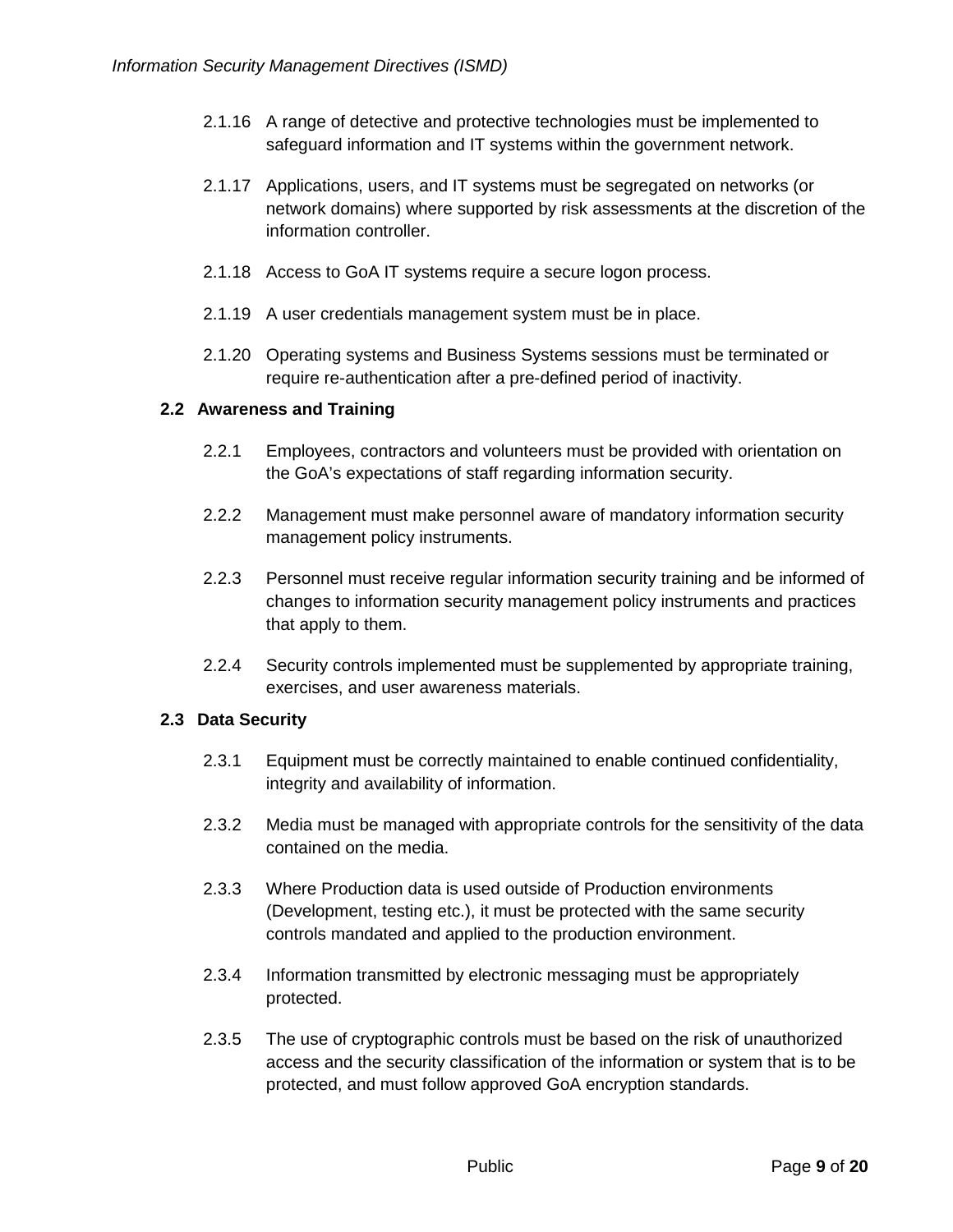- 2.3.6 The decommissioning of information assets must comply with GoA standards.
- 2.3.7 Personnel must return all GoA Department assets upon termination or change of employment.
- 2.3.8 Equipment must be sanitized prior to reassignment, disposal, destruction, or decommissioning in accordance with procedures established by Records Management.
- 2.3.9 Media must be disposed of securely and in a manner appropriate for the sensitivity of the data contained on the media.
- 2.3.10 Media being transported must be appropriately protected against unauthorized access, use, or modification.
- 2.3.11 Appropriate controls must be implemented to mitigate security risks associated with the use of portable computing devices.
- 2.3.12 Production and non-Production environments are to be separated where required and supported by a risk assessment.

#### <span id="page-9-0"></span>**2.4 Information Protection Processes and Procedures**

- 2.4.1 Operating procedures and responsibilities must be documented, authorized, and maintained.
- 2.4.2 Security acceptance criteria for new IT systems, upgrades and new versions must be established.
- 2.4.3 Security acceptance testing of the system must be carried out prior to acceptance.
- 2.4.4 Upgrades and updates to software must include removal of previous versions.
- 2.4.5 Software development must be in compliance with approved GoA security standards.
- 2.4.6 Changes to applications and IT systems must be controlled by the use of formal change control processes. Change control procedures must include assurances that the security design and requirements are not compromised.
- 2.4.7 Change management processes for IT systems services delivered by external parties must take into account the criticality of the information, IT systems, processes involved, and assessment of risks.
- 2.4.8 Software installation on GoA managed devices must follow an approved and documented process.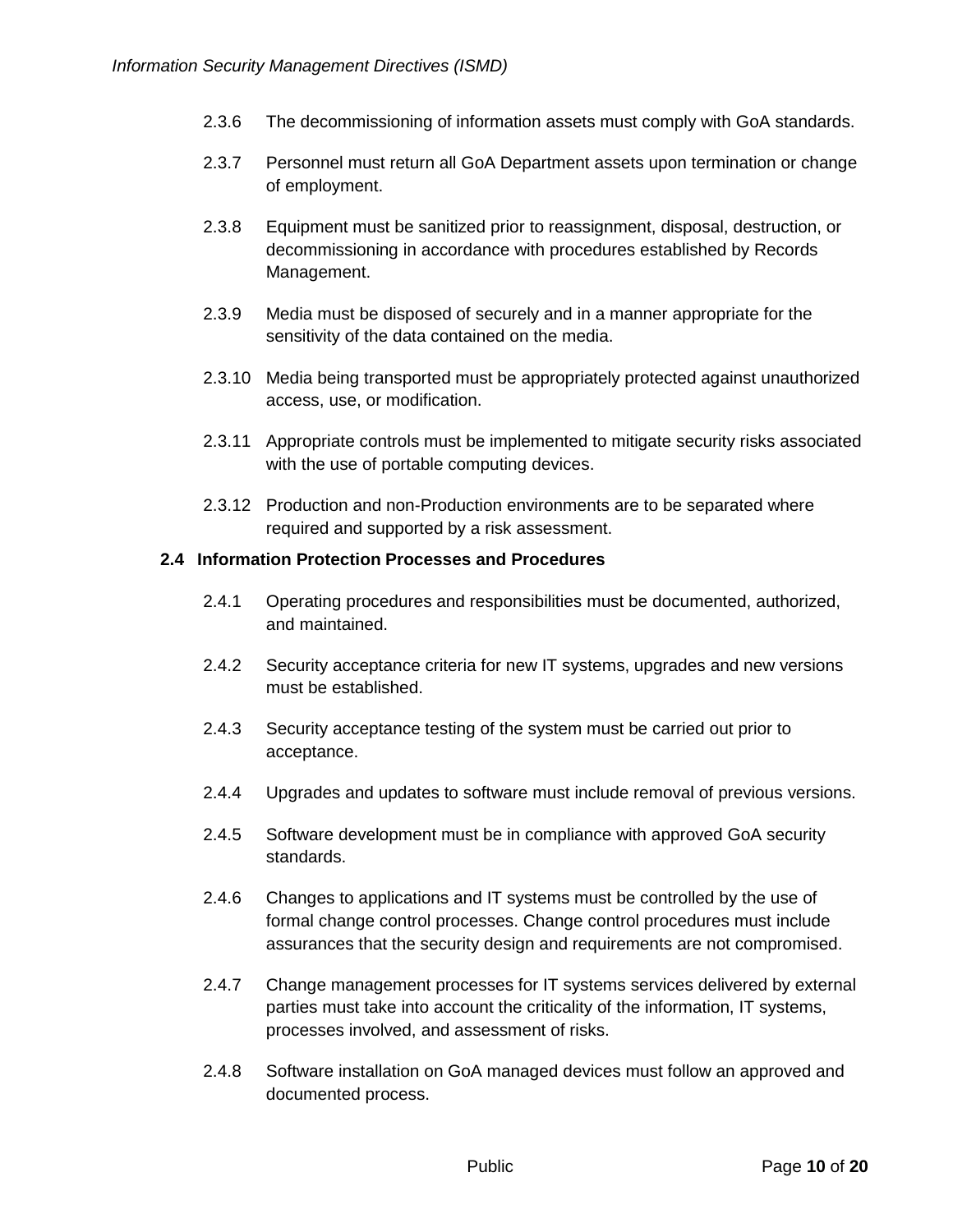- 2.4.9 Information and IT systems must be backed up and the recovery process tested regularly.
- 2.4.10 The CISO works collaboratively with Sector ISOs to regularly audit IT systems for compliance with GoA Information Security policy instruments, applicable legislation and business requirements, and will report findings to the Departments' and the GoA's executive management.
- 2.4.11 Controls must be documented, implemented and communicated by Information Controllers or their designate to ensure compliance with applicable legal, regulatory and contractual restrictions.
- 2.4.12 Processes and controls for the acceptable use of IT systems must be identified, documented, communicated, and implemented.
- 2.4.13 Personnel screening must be performed prior to entering a working relationship with the GoA to an appropriate level which considers information security risks and required security clearance.
- 2.4.14 Managers must advise personnel to maintain confidentiality of sensitive information after termination or change of employment.
- 2.4.15 The access rights of personnel to IT systems must be removed upon termination of employment and reviewed upon change of employment.

#### <span id="page-10-0"></span>**2.5 Protective Maintenance**

- 2.5.1 Audit requirements and activities involving checks on operational systems must be planned and approved in collaboration with the Information Controllers to minimize disruption to business processes.
- 2.5.2 Use of system audit tools must be planned and controlled to prevent misuse or compromise.

#### <span id="page-10-1"></span>**2.6 Protective Technology**

- 2.6.1 Data Processing Facilities must be designed with physical security perimeters that protect against natural and human induced damages and disasters.
- 2.6.2 Data Processing Facilities must be protected by appropriate access controls based on the security classification of the data stored within the facilities to ensure that only authorized personnel are allowed access.
- 2.6.3 Data Processing Facilities must be protected by environmental and emergency controls and from disruptions caused by failures in supporting utilities in a manner that satisfies hosted IT systems' disaster recovery requirements.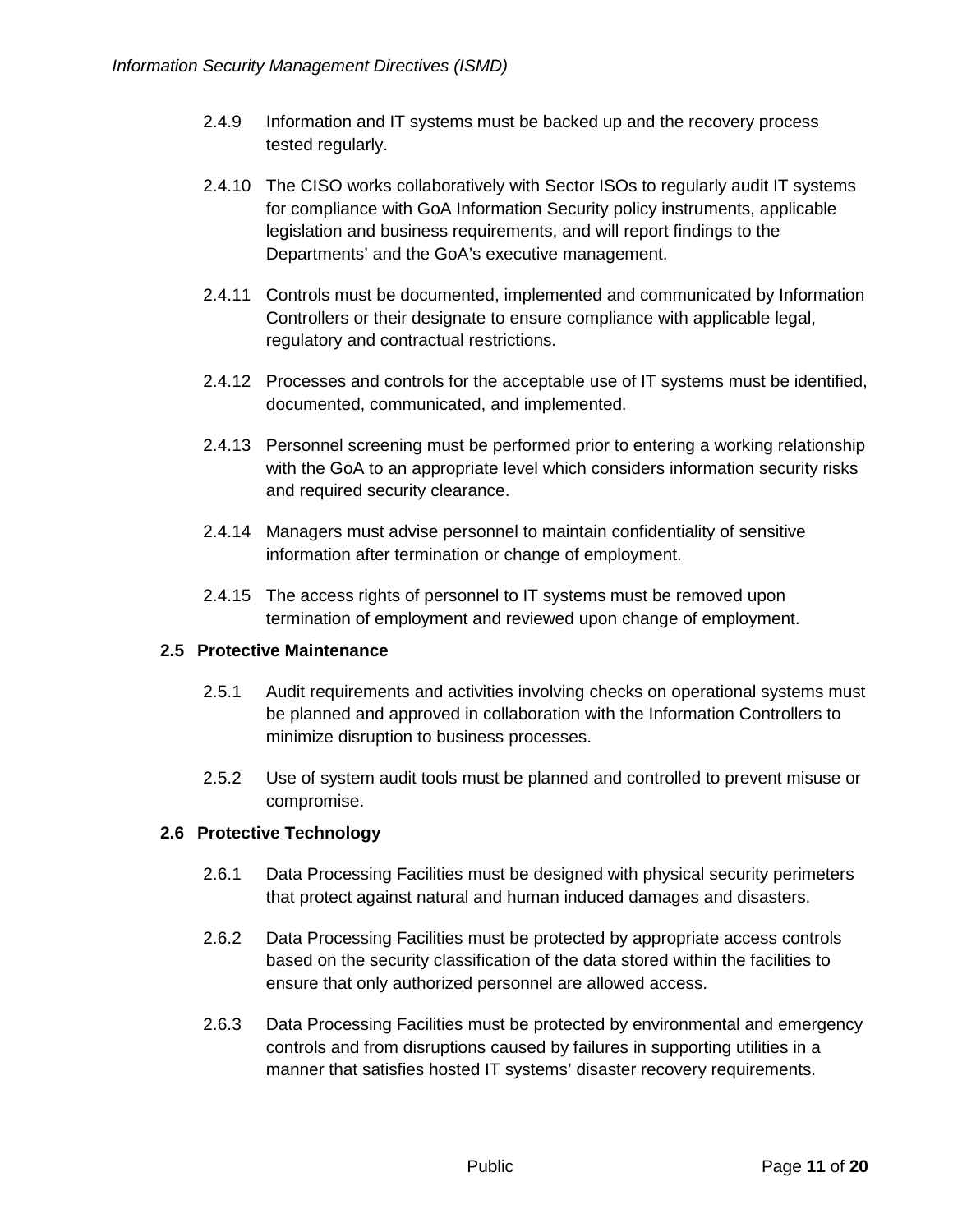- 2.6.4 Power and telecommunications cabling carrying data or supporting information services must be protected against interception, interference, and damage.
- 2.6.5 Equipment containing information or software must not be moved offsite without prior authorization. When offsite, equipment must be protected using appropriate security controls.
- 2.6.6 Security features, service levels and management requirements of all network services must be documented and included in all network service agreements provided in-house or outsourced.
- 2.6.7 Audit logs recording user activities, exceptions, faults and information security events must be produced, protected and monitored. Results of the monitoring activities must be regularly reviewed.
- 2.6.8 IT system logging facilities and log information must be protected against tampering and unauthorized access.
- 2.6.9 Activities of operators and administrators must be logged, protected, monitored, and regularly reviewed.

#### <span id="page-11-1"></span><span id="page-11-0"></span>**3 Detect**

#### **3.1 Anomalies and Events**

3.1.1 Users of information and IT systems are responsible for reporting IT security events and incidents.

#### <span id="page-11-2"></span>**3.2 Security Continuous Monitoring**

- 3.2.1 Detection, prevention and recovery controls must be implemented to protect IT systems against malicious code (malware) and intrusions.
- 3.2.2 Processes and tools are to be deployed to detect anomalies and events
- 3.2.3 Information Controllers must regularly monitor and review services, reports and records provided by external parties.
- 3.2.4 Only GoA managed devices shall be connected to internal GoA networks and connected devices must be continuously monitored.
- 3.2.5 Security incidents, breaches or policy violations caused by personnel must be reported to the CISO and reviewed by Management.

#### <span id="page-11-3"></span>**3.3 Detection Processes**

3.3.1 Regular assessments must be conducted to evaluate IT systems. Vulnerabilities and risks must be assessed, reported and managed.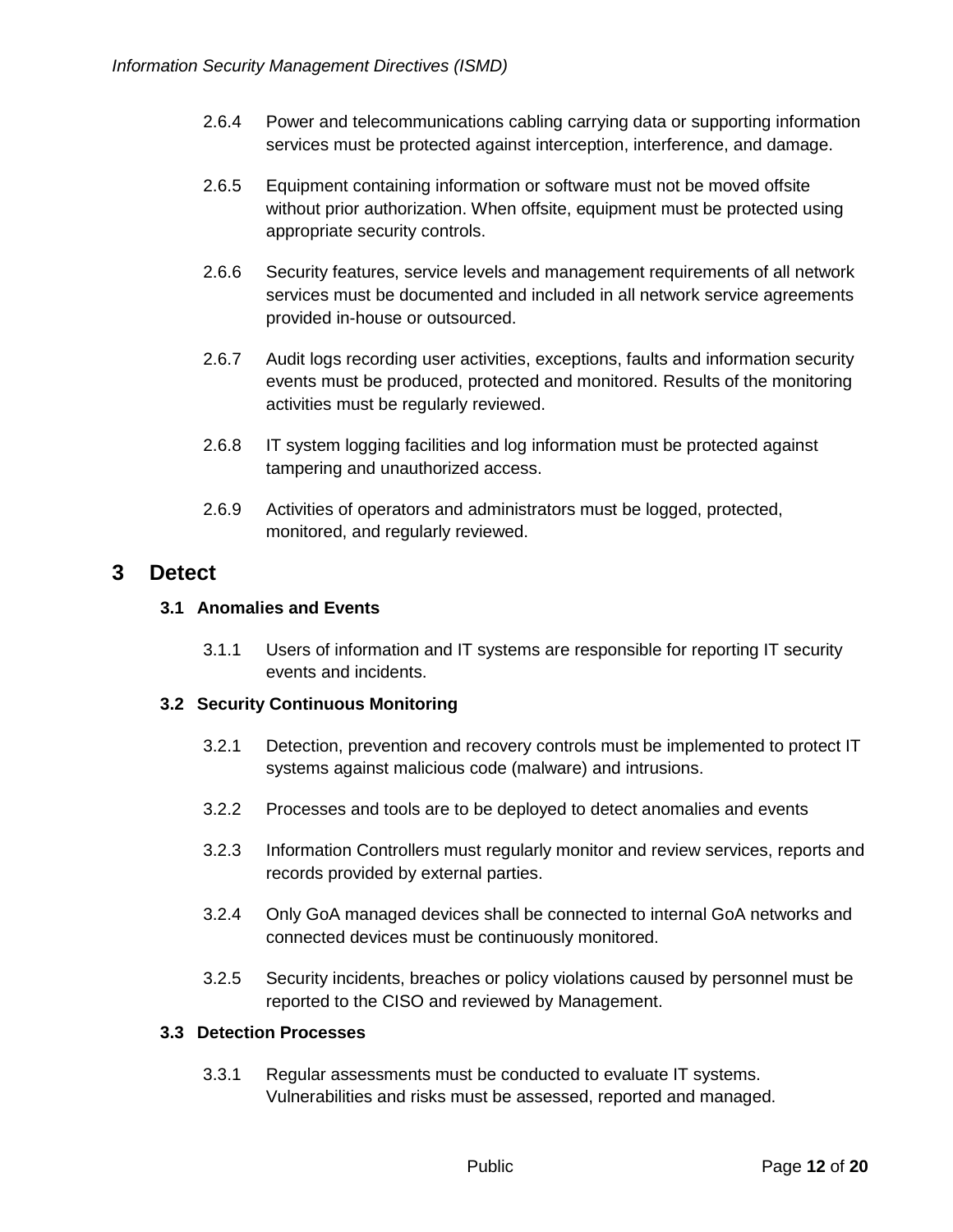3.3.2 Reports of anomalies and events must be reviewed for process improvement.

#### <span id="page-12-1"></span><span id="page-12-0"></span>**4 Respond**

#### **4.1 Response Planning**

4.1.1 Security incident response processes must be developed and maintained for all information and technology assets.

#### <span id="page-12-2"></span>**4.2 Response Communications**

4.2.1 Communications are to be sent out during an incident to notify stakeholders.

#### <span id="page-12-3"></span>**4.3 Response Analysis**

4.3.1 Security incident management must determine the criticality of information security incidents based on operational processes.

#### <span id="page-12-4"></span>**4.4 Response Mitigation**

4.4.1 Remediation activities need to be performed where possible during an incident to minimize business disruption.

#### <span id="page-12-5"></span>**4.5 Response Improvements**

4.5.1 Post security incident reviews must be conducted to assess and improve the standard GoA Incident Response Plan and to mitigate future information security incidents.

#### <span id="page-12-7"></span><span id="page-12-6"></span>**5 Recover**

#### **5.1 Recovery Planning**

- 5.1.1 The Corporate Information Security Office must provide oversight, advice and facilitation to the IT Disaster Recovery Planning Community.
- 5.1.2 The Corporate Information Security Office is responsible to develop, maintain, and communicate the IT Disaster Recovery Framework, which includes policy instruments, standards, processes, and templates focusing on the recovery of information and systems across the GoA based on their criticality.
- 5.1.3 Department Heads must identify IT Disaster Recovery Executive Sponsors for their Department's information assets and IT systems.
- 5.1.4 A managed IT Disaster Recovery Plan must be developed, coordinated, implemented, and regularly tested for all systems owned by a Department.
- 5.1.5 IT Disaster Recovery plans (DRPs) must be created within the scope of the Department's Business Continuity Plan (BCP) and in accordance with the Emergency Management Act.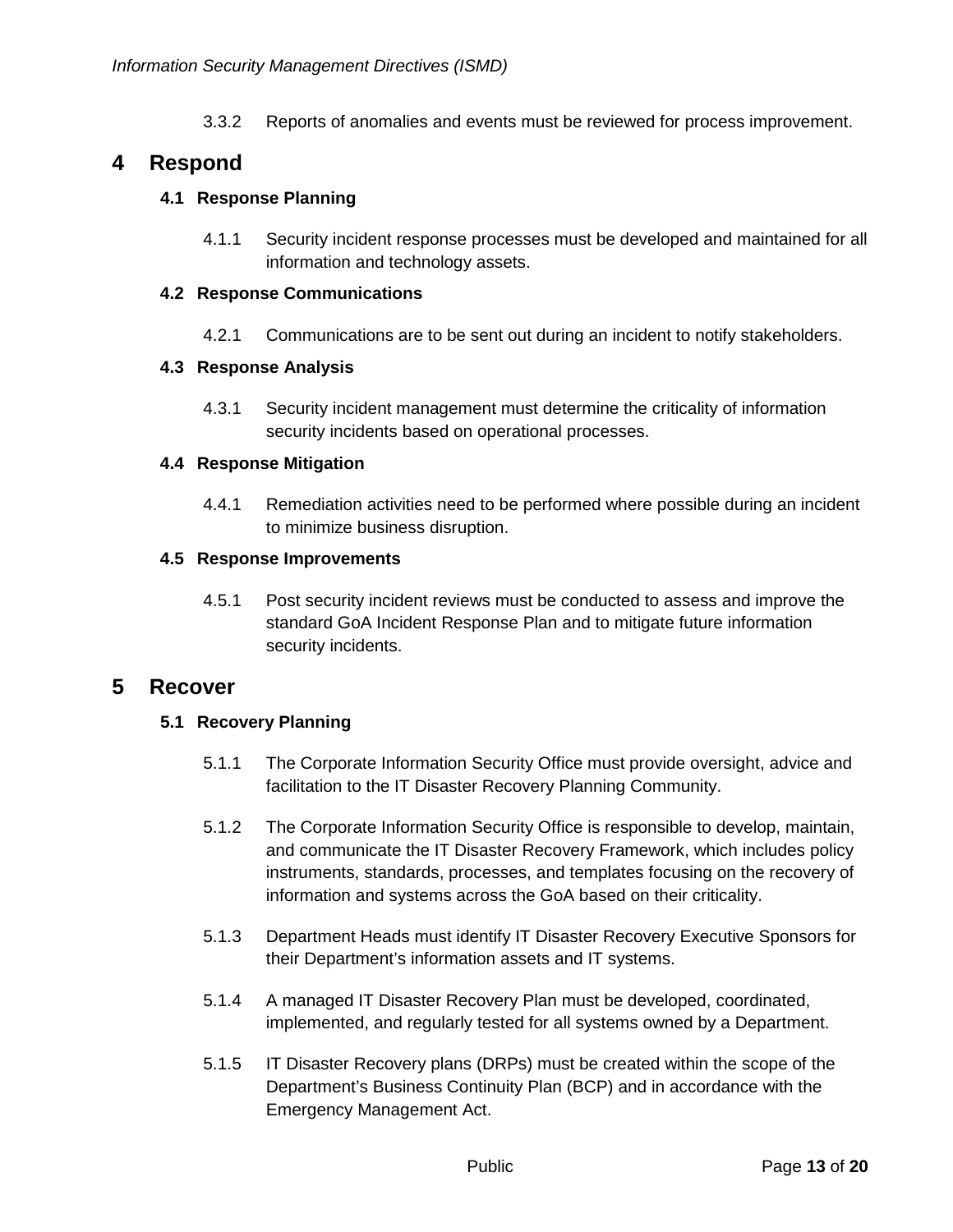- 5.1.6 The criticality of each system owned by a Department must be assessed by the information controller and documented according to the GoA IT Disaster Recovery framework maintained by the Corporate Information Security Office.
- 5.1.7 Information Controllers must work in collaboration with Information Custodians to ensure that identified availability and resiliency requirements for systems they own can be implemented, maintained and supported by Information Custodians.

#### <span id="page-13-0"></span>**5.2 Recovery Improvements**

- 5.2.1 A managed IT Disaster Recover Plan must be regularly maintained, tested, reviewed, and revised for all systems owned by a Department.
- 5.2.2 Critical systems IT Disaster Recovery Plans must be tested, reviewed, and revised annually.

#### <span id="page-13-1"></span>**5.3 Recovery Communication**

5.3.1 Communications plan needs to in place for IT Disaster Recovery. Executive and operational teams need to have the appropriate communications. The CISO is responsible for developing, maintaining, and communicating this plan.

### <span id="page-13-2"></span>**Replaces Existing Policy Instruments**

<span id="page-13-3"></span>GoA Information Security Management Directives – 2018

## **Authority**

*Original signed by* 

This Directive is approved by the Corporate Chief Information Officer under authority of the Deputy Minister of Service Alberta.

| Digitally signed by Stephen<br>Stephen Bull Bull Date: 2020.03.03 10:25:54<br>$-07'00'$ | Date |
|-----------------------------------------------------------------------------------------|------|
| Corporate Chief Information Officer                                                     |      |

## <span id="page-13-4"></span>**Glossary of Terms**

**Application** (business application) – a collection of computer programs, databases, and procedures designed to help an GoA perform particular tasks or handle particular types of IT problems by automating a business process or function

**Assets** – for the purposes of information security policy: information in all forms and media, networks, hardware, software and application systems.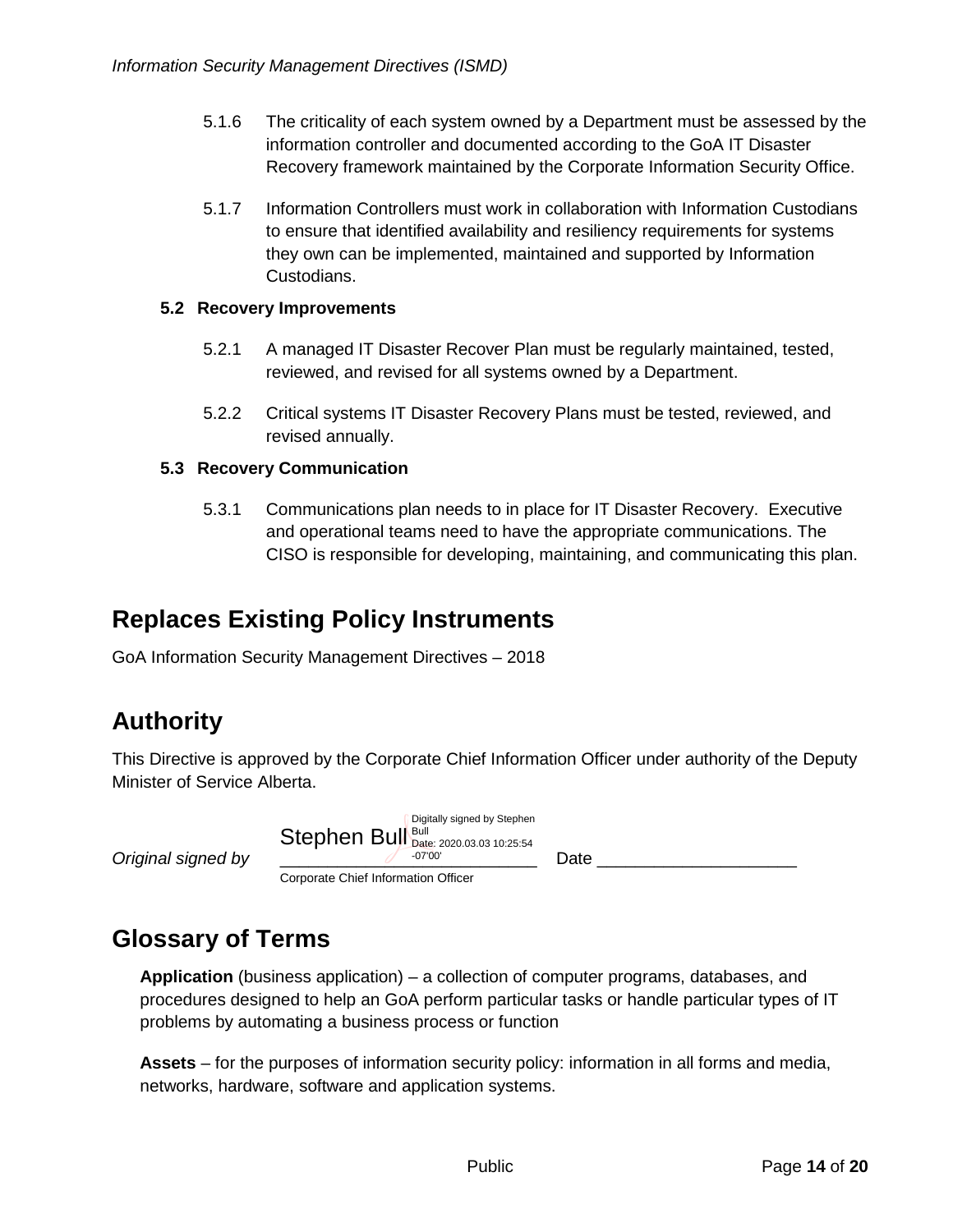**Audit** – is an examination of the facts to render an opinion and would include testing evidence to support the opinion.

**Audit logs** – includes all types of event logs including (but not limited to) security, audit, application, access and network across all operating system platforms.

**Authentication** - the act of establishing or confirming something (or someone) as authentic, that is, that claims made by, or about, the thing are true. Authenticating a person often consists of verifying their identity.

**Availability** – the property of being accessible and usable upon demand by an authorized entity.

**Business Continuity Plan** (BCP) – the procedures and information necessary for the timely recovery of essential services, programs and operations, within a predefined timeframe. The BCP includes the recovery following an emergency or a disaster that interrupts an operation or affects service or program delivery.

**Change management –** the objective of change management is to ensure that standardized methods and procedures are used for efficient and prompt handling of all changes in order to minimize the impact of change-related incidents and to improve day-to-day operations.

**Confidentiality** – information is not made available or disclosed to unauthorized individuals, entities or processes.

#### **Corporate Information Security Program** – see **Information Security Program**.

**Corporate** – Government of Alberta, cross Departments.

**Data** – see **Information**.

**Data processing facility** – the physical location housing any information processing system, service or infrastructure; this includes storage facilities for equipment not yet deployed or awaiting disposal.

**Devices –** Hardware that information is written to and/or stored on. See also **Hardware**.

**Disaster Recovery Plans** (DRP) – the procedures and information necessary to recover critical IT functions from any event that may interrupt an operation or affect service or program delivery, within the timeframes determined in the Business Impact Assessment. The DRP is part of a department's overall business continuity plan (Business Continuity Plan or BCP).

**Decommissioning** – the actions taken regarding information that is no longer needed to support on-going administrative and operational activities in accordance with an approved Records Management Schedule. Directions may include destroy, transfer to the government archives, transfer to inactive records storage space, or retain permanently in unit.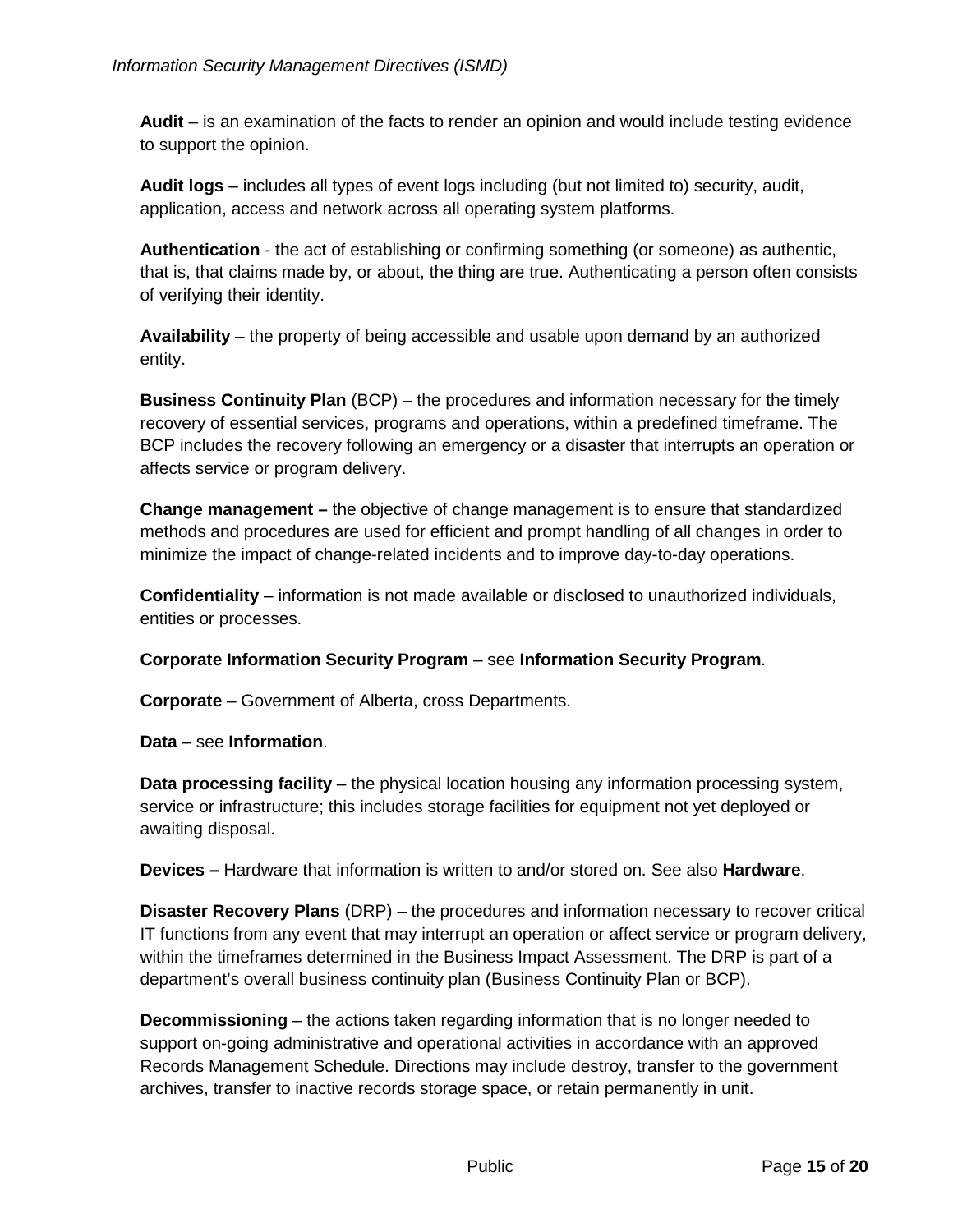**Electronic commerce** – the exchange of information between government and internal and external stakeholders independently of either participant's computer system. E.g., electronically accessing forms, obtaining payments, sending invoices, receiving tax returns, placing orders and receiving transaction acknowledgements.

**Employee** – is a person appointed under the Public Service Act.

#### **Equipment** – see **Hardware**.

**Event** – is an identified occurrence of a system or service state indicating a possible breach of information security policy or failure of safeguards, or a previously unknown situation that may be security relevant.

**Hardware** – includes (but not limited to) servers, desktop computers, printers, scanners, fax machines, photocopiers, multi-function devices, routers, communications and mobile equipment, cell phones, PDAs, BlackBerries, removable media.

**Information** - information in all forms, in any medium and at all stages of its lifecycle, including the description of information contents; origins, structure and relationships enabling correct interpretation of information; and including technologies currently in use and future technologies.

**Information asset** – means all recorded information, regardless of physical format, that is received, created, deposited or held by or in any department, agency, board, commission, Crown corporation, institution, committee or council reporting or responsible to the Government of Alberta. Government records include machine-readable records, data stored in information systems, film, audio and audiovisual tapes, etc. Government records include cabinet ministers' records that are created and/or accumulated and used by a Minister (or a Minster's office) in developing, implementing and/or administering programs of government. Government records do not include legislative records (records created and/or accumulated and used by an individual or an office in the administration of the Legislative Assembly of Alberta or by a Member of the Legislative Assembly).

**Information controllers** – have the responsibility and decision making authority for information throughout its life cycle, including creating, classifying, restricting, regulating and administering its use or disclosure. Within the Government of Alberta, information ownership flows from the Crown to government Ministers to Deputy Ministers (or equivalent). Information controllership may be further delegated by the Deputy Minister.

**Information custodians** – maintain or administer information resources on behalf of the Information controller. Custodianship includes responsibility for accessing, managing, maintaining, preserving, disposing and providing security for the information resource.

In contrast, information custody means having physical possession of information without necessarily having responsibility for the information.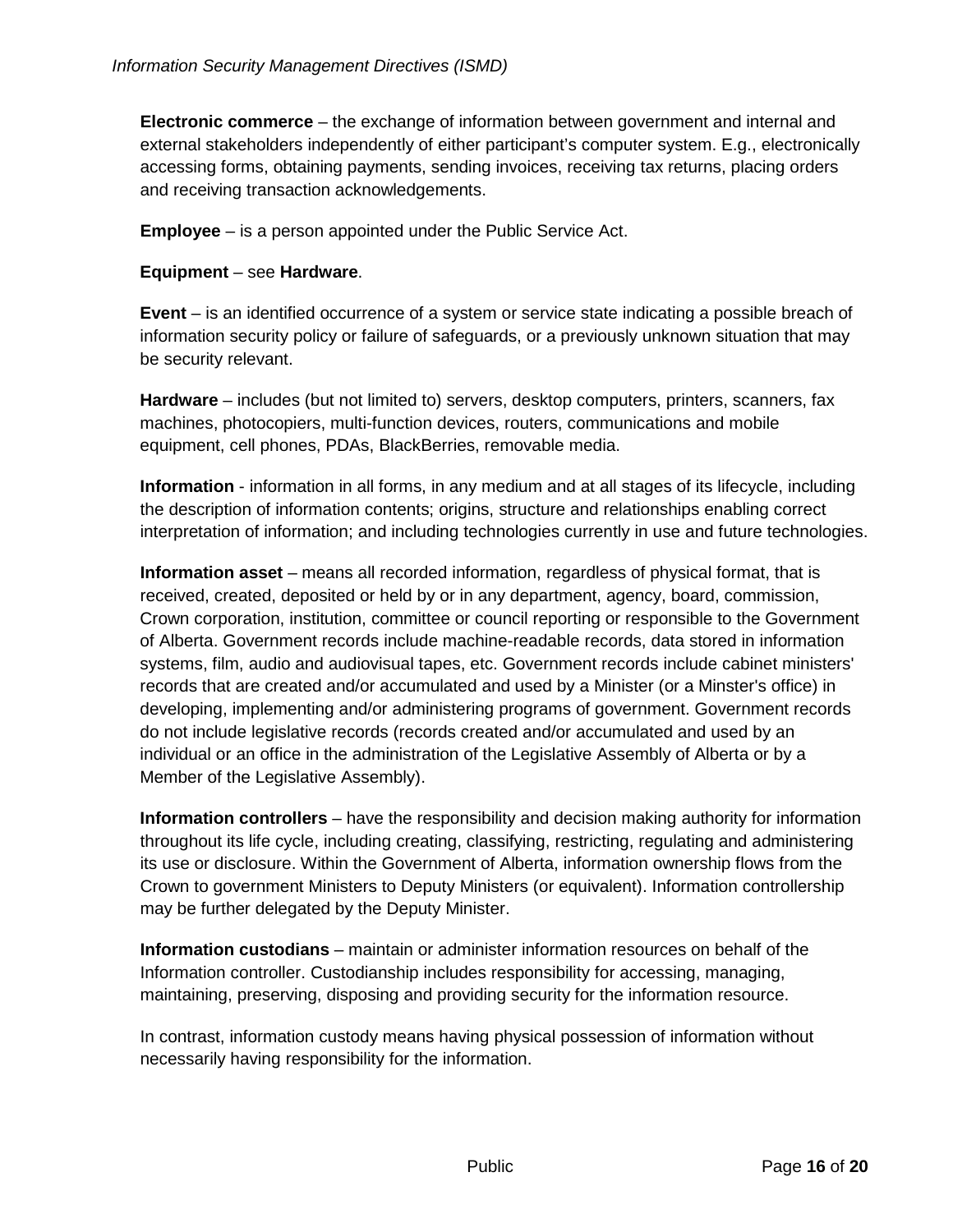**Information management** - involves the planning, directing and controlling of all of the government's information assets to meet corporate goals and to deliver programs and services. Information management refers to the application of consistent practices related to planning, creation, capture or collection, organization, use, accessibility, dissemination, storage, protection and disposition (either destruction or permanent retention) of information.

**Information owners** – Actual correct term is: **Information controllers** (see below for definition).

**Information security** – the protection of information from a wide range of threats in order to ensure business continuity, minimize business risk and maximize return on investments and business opportunities. Information security is achieved by implementing a suitable set of controls, including policies, processes, procedures, organizational structures and software and hardware functions. These controls need to be established, implemented, monitored, reviewed and improved, where necessary, to ensure that the specific security and business objectives of the Government are met. This should be done in conjunction with other business management processes. [ISO 27002].

**Information security incident** – is indicated by a single or a series of unwanted or unexpected information security events that have a significant probability of compromising business operations and threatening information security. (ISO/IEC TR 18044:2004) Information security incidents may include but are not limited to:

- Inappropriate use of government resources causing a service disruption;
- Breaches of privacy and/or confidentiality;
- Denial of service;
- Detection of network probing;
- Detection of malicious code, e.g., virus, worm or Trojan horse;
- Errors due to incomplete or inaccurate data;
- Outgoing network traffic not associated with typical business processing;
- Repeated attempts of unauthorized access;
- Repeated attempts to e-mail unknown internal accounts:
- System activity not related to typical business processing; and,
- System failures and loss of service.

**Information security program** - the Information Security Program provides the security infrastructure necessary to protect government information assets by:

- Establishing an information security architecture for standard security controls across government;
- Defining organizational roles and responsibilities for information security;
- Developing and reviewing the Information Security Policy;
- Monitoring and measuring the implementation of the Information Security Policy; and,
- Developing and delivering a program to maintain information security awareness

#### **Information system** – see: **Information technology system.**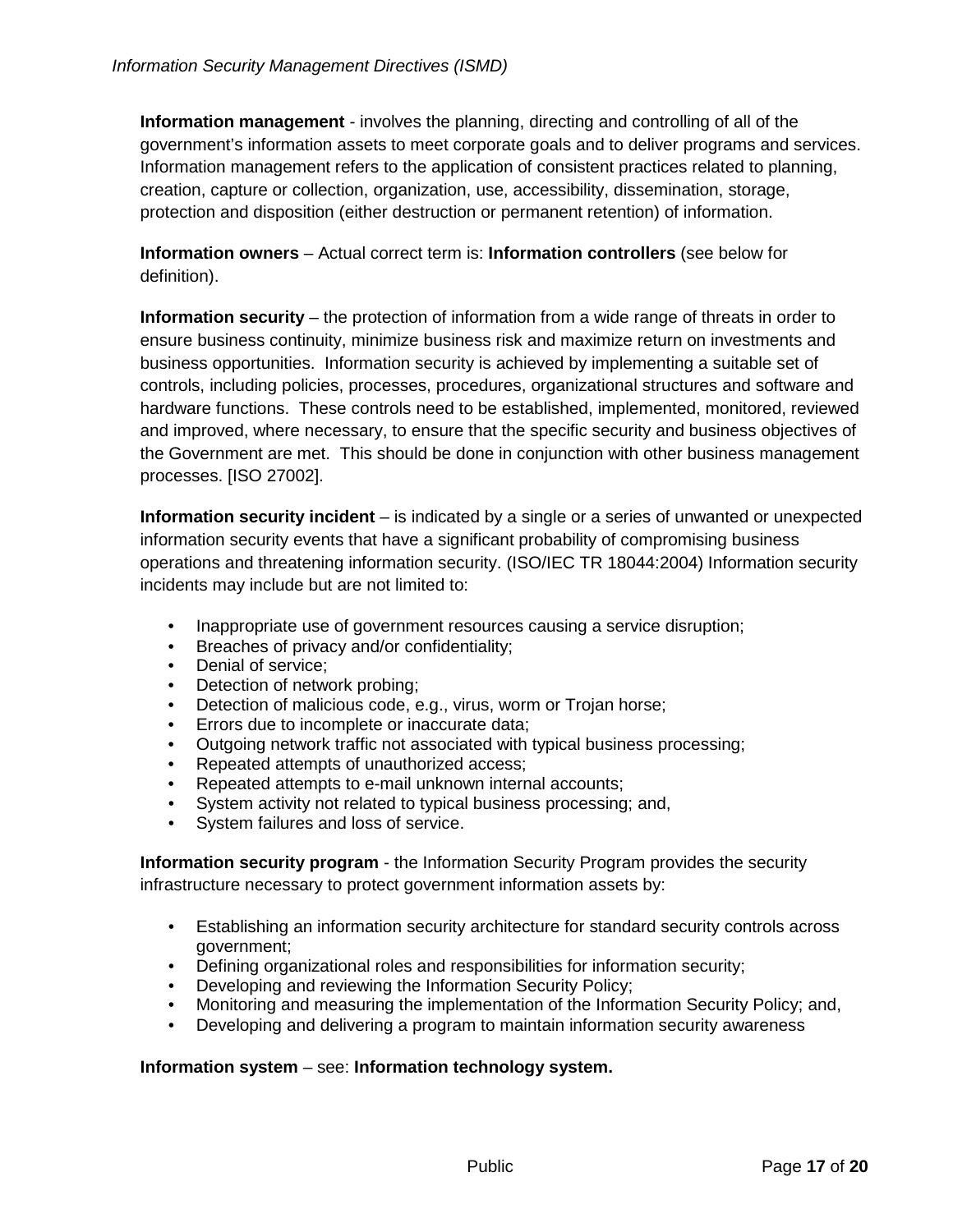**Information technology system –** any equipment or interconnected system or subsystems of equipment that is used in the acquisition, storage, manipulation, management, movement, control, display, switching, interchange, transmission, or reception of data and that includes computer software, firmware and hardware. Included are computers, word processing systems, networks, or other electronic information handling systems and associated equipment.

**Integrity** – the characteristic of information being accurate and complete and the preservation of accuracy and completeness by protecting the information from unauthorized, unanticipated, or unintentional modification.

**Malicious code** – malicious code (malware) is designed, employed, distributed, or activated with the intention of compromising the performance or security of information systems and computers, increasing access to those systems, disclosing unauthorized information, corrupting information, denying service, or stealing resources. Types of malicious code can include viruses, worms, Trojans, spyware and denial of service attacks.

#### **Media** – See: **Records**.

**Monitoring** – a regular/ongoing check on aspects of operations to identify and correct deviations from policies and standards.

**Multi-factor authentication** – this is combining two or more authentication techniques together to form a stronger or more reliable level of authentication. This usually involves combining two or more of the following types: Secret - something the person knows Token - something the person has Biometric - something the person is.

**Operating procedure** - tools which implement business processes compliant with policy, policy directives and standards. Procedures are specific steps that instruct how to complete a specific task or accomplish specific objectives.

**Operations –** Refers to all Government of Alberta production environments, both public and internal facing.

**Personnel** – includes employees and other individuals (e.g., contractors, consultants, volunteers, third-party organizations).

**Policy** - a policy is set by a Minister or by Cabinet and states what the government's position is on an issue of importance and what behaviors or actions are expected. A policy defines a course of action, set of principles or plan that guides, directs or influences decision making. IMT Policies are set by the Minister of Service Alberta to formally state the government's expectations for IMT and impose specific accountabilities on ministries.

**Portable computing devices** – portable self-contained electronic devices, including portable computers (e.g., laptops), personal digital assistants (PDAs), cell phones, digital cameras, etc.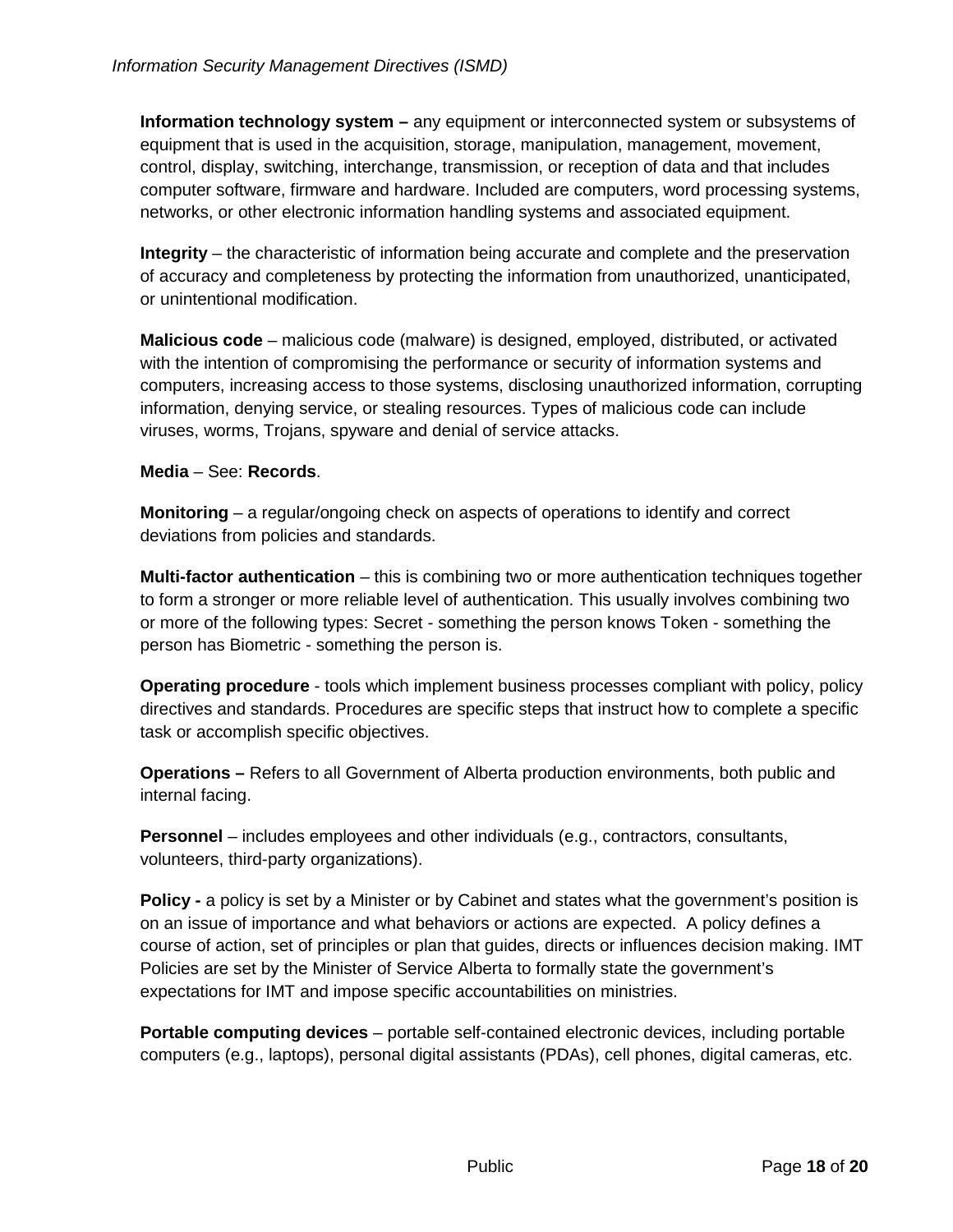**Privacy** – the right of an individual to be secure from unauthorized disclosure of information about oneself that is contained in documents.

**Record** – means a record of information in any form and includes notes, images, audiovisual recordings, x-rays, books, documents, maps, drawings, photographs, letters, vouchers and papers and any other information that is written, photographed, recorded or stored in any manner, but does not include software or any mechanism that produces records. (FOIP Act)

**Remote access** – the act of using a remote access service to connect to the government network or government systems.

**Risk** – potential that a given threat will exploit the vulnerability of an asset or group of assets to cause loss or damage to the assets.

**Risk assessment** – overall process of risk analysis and risk evaluation.

**Screening** – to verify facts about individuals related to their identity, professional credentials, previous employment, education and skills.

**Secure area –** a secure area is a site or location (such as an office or data processing facility) where physical access is restricted to authorized personnel.

**Security review** – an independent review with the scope focused on the security framework over the business processes, application and operating environment. Reviews are distinguishable from audits in that the scope of a review is less than that of an audit and therefore the level of assurance provided is lower.

**Security threat and risk assessment** – a component of a risk analysis specifically aimed at identifying security exposures.

**Service agreement** – the contract or agreement between a service provider and a service consumer which defines the services to be delivered and the terms and conditions of delivery.

**Software** – includes (but not limited to) application and system software, development tools, utilities.

**Standard** – a set of mandatory operations or technical measures or procedures approved for government-wide use.

**System**– a collection of computer hardware, computer programs, databases, procedures and knowledge workers that work together to perform a related group of services or business processes.

**Third party** – includes external party and includes a person outside the direct reporting structure of the Information Controller or Information Custodian. E.g., an individual, a business